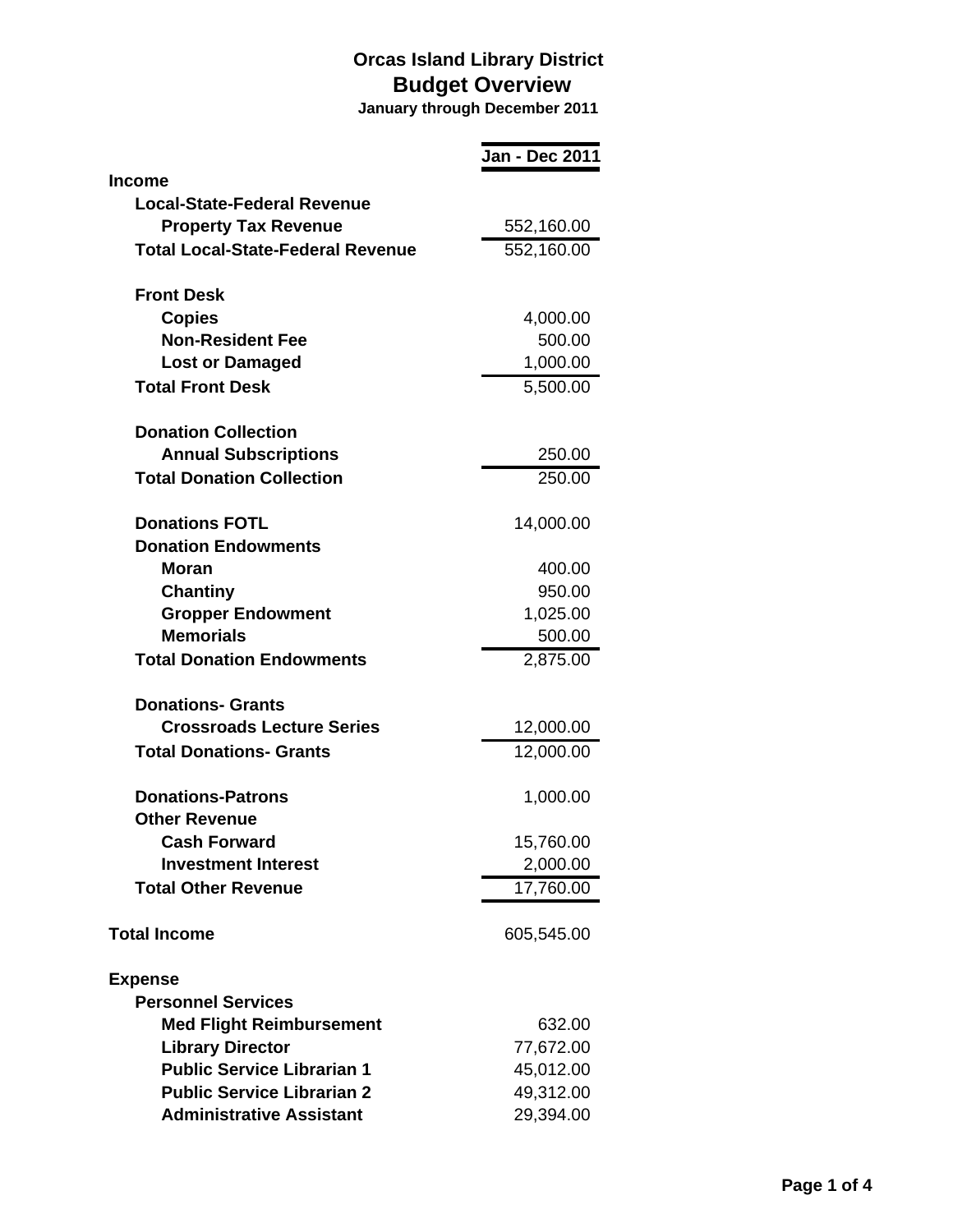|                                              | Jan - Dec 2011 |
|----------------------------------------------|----------------|
| <b>Public Service Librarian 3</b>            | 30,523.00      |
| <b>Library Associate I</b>                   | 11,686.00      |
| <b>Network Administrator</b>                 | 31,286.00      |
| <b>Substitutes</b>                           | 1,000.00       |
| <b>Library Associate II</b>                  | 19,402.00      |
| <b>Total Personnel Services</b>              | 295,919.00     |
| <b>Personnel Benefits</b>                    |                |
| <b>FICA Benefits</b>                         | 22,667.00      |
| <b>Worker's Comp. Benefit</b>                | 3,083.00       |
| <b>Retirement Benefits</b>                   | 15,713.00      |
| <b>Medical Insurance Benefit</b>             | 33,147.00      |
| <b>Un-employment Benefits</b>                | 2,900.00       |
| <b>Deferred Compensation</b>                 | 151.00         |
| <b>Life Insurance Benefits</b>               | 908.00         |
| <b>Long-term Disability Benefits</b>         | 1,425.00       |
| <b>Total Personnel Benefits</b>              | 79,994.00      |
| <b>Office &amp; Operating Supplies</b>       |                |
| <b>Library Supplies</b>                      | 4,000.00       |
| <b>Building Supplies</b>                     | 600.00         |
| <b>Computer Supplies</b>                     | 2,000.00       |
| <b>Computer Software</b>                     | 1,000.00       |
| <b>Audio Visual (Cases)</b>                  | 1,500.00       |
| <b>Library Cards/Barcodes</b>                | 500.00         |
| <b>Processing/Binding</b>                    | 3,500.00       |
| <b>Copier Paper</b>                          | 1,500.00       |
| <b>Print/Graphics (Letterhead)</b>           | 1,000.00       |
| <b>Janitorial Supplies</b>                   | 2,000.00       |
| <b>Total Office &amp; Operating Supplies</b> | 17,600.00      |
| <b>Other Services &amp; Charges</b>          |                |
| <b>Professional Services</b>                 |                |
| <b>Class Instructor</b>                      | 1.00           |
| Legal                                        | 1,000.00       |
| Landscaper                                   | 4,500.00       |
| <b>Security Alarm Monitoring</b>             | 600.00         |
| <b>Catalog/ILL Services</b>                  | 5,000.00       |
| <b>ILL Fees</b>                              | 3,200.00       |
| <b>Custodial Services</b>                    | 18,000.00      |
| <b>Total Professional Services</b>           | 32,301.00      |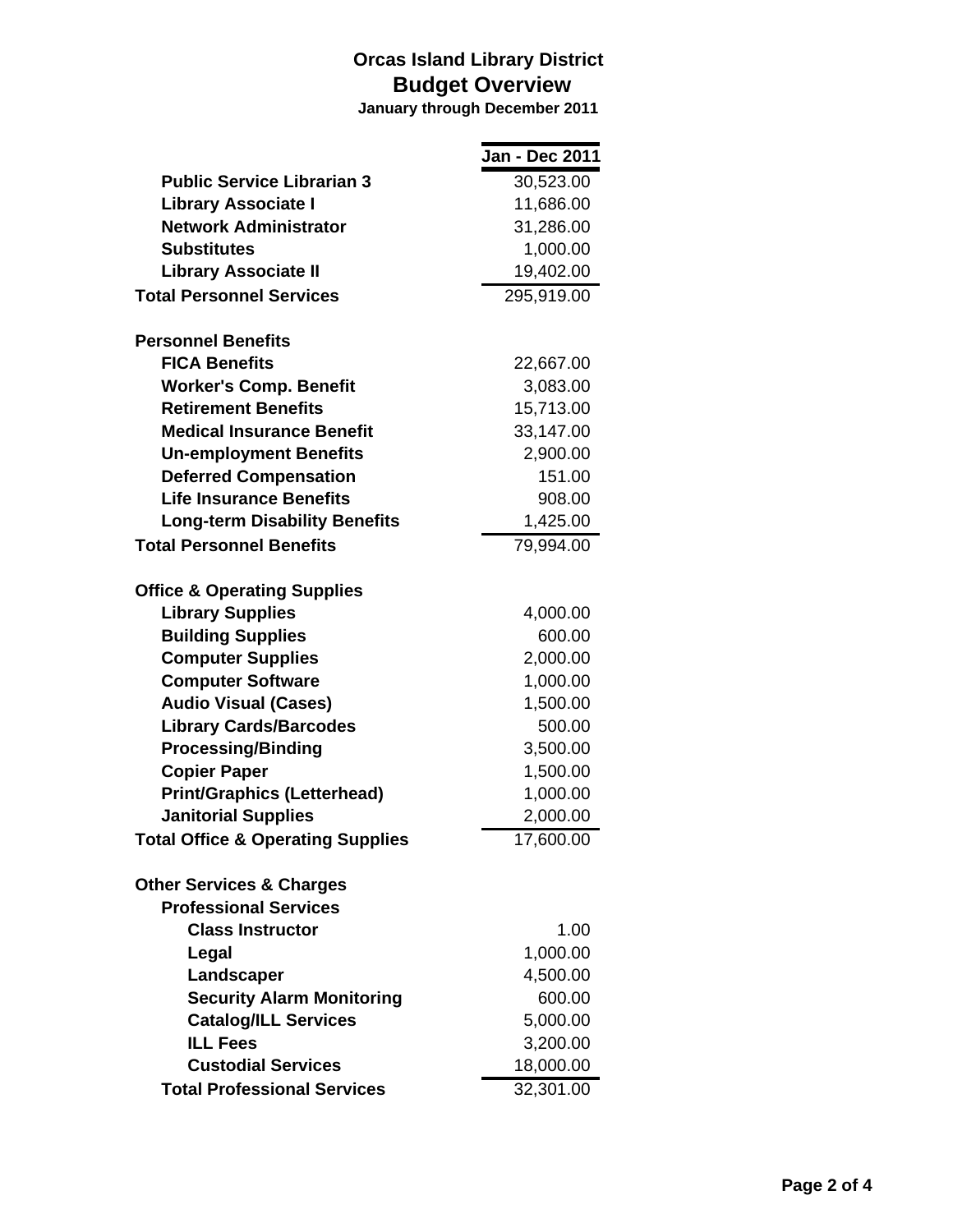|                                          | Jan - Dec 2011        |
|------------------------------------------|-----------------------|
| <b>Communications</b>                    |                       |
| <b>Postage &amp; Shipping</b>            | 4,500.00              |
| <b>Telephone</b>                         | 3,500.00              |
| <b>Internet Access</b>                   | 2,500.00              |
| <b>Total Communications</b>              | 10,500.00             |
| <b>Travel</b>                            |                       |
| <b>Travel/Conferences</b>                | 3,000.00              |
| <b>Total Travel</b>                      | 3,000.00              |
| <b>Advertising</b>                       |                       |
| <b>Paid Ads/Legals</b>                   | 1,000.00              |
| <b>Total Advertising</b>                 | $\overline{1,000.00}$ |
| <b>Insurance</b>                         |                       |
| <b>Property &amp; Liability</b>          | 6,000.00              |
| <b>Directors' &amp; Officers' Liabil</b> | 2,000.00              |
| <b>Volunteer Workers' Compensati</b>     | 400.00                |
| <b>Employee Bonding</b>                  | 300.00                |
| <b>Independent Contractor's Work</b>     | 250.00                |
| <b>Total Insurance</b>                   | 8,950.00              |
| <b>Public Utilities</b>                  |                       |
| <b>Electricity (OPALCO)</b>              | 6,500.00              |
| <b>Water</b>                             | 1,000.00              |
| Sewer (ES Sewer & Water)                 | 432.00                |
| <b>Garbage (San Juan Sanitation)</b>     | 2,000.00              |
| <b>Total Public Utilities</b>            | 9,932.00              |
| <b>Repair &amp; Maintenance</b>          |                       |
| <b>Building Maintenance</b>              | 7,424.00              |
| <b>Copier Maintenance Contract</b>       | 1,700.00              |
| <b>Automoation Maintenance</b>           | 5,500.00              |
| <b>Furnishings Maintenance</b>           | 500.00                |
| <b>Computer</b>                          | 1,000.00              |
| <b>Carpet Cleaning</b>                   | 350.00                |
| <b>Grounds (Fertilizer/small pla</b>     | 2,000.00              |
| <b>Window Cleaning</b>                   | 300.00                |
| <b>Total Repair &amp; Maintenance</b>    | 18,774.00             |